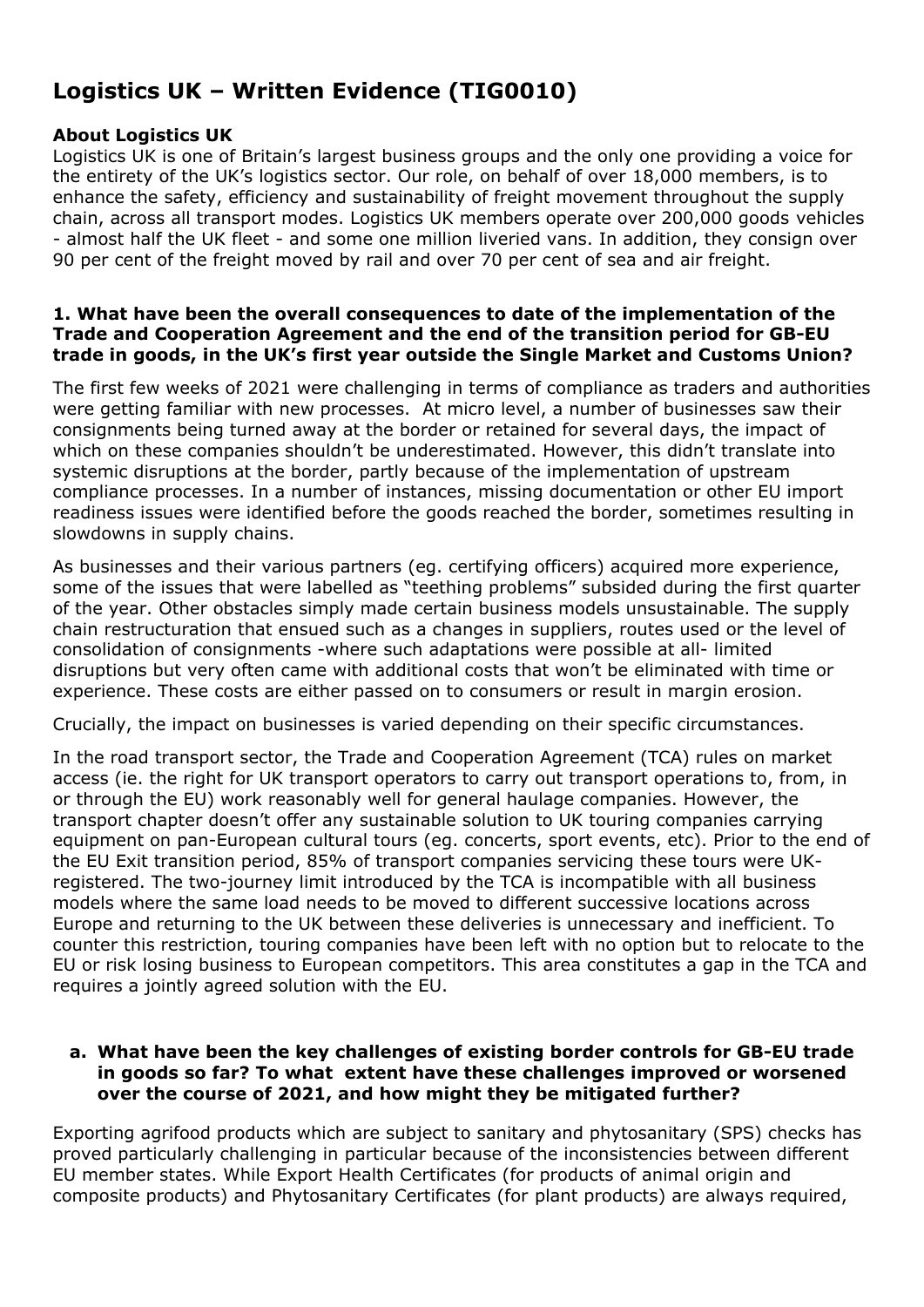the authorities of each country have differing expectations as to how to fill them. This is challenging for the UK official vets who certify consignments and for companies who export to several countries. This improved over time as certifying officers became more familiar with these expectations, but these inconsistencies remain suboptimal. There is also anecdotal evidence of inconsistent enforcement over time at a given point of entry into the EU depending on the official examining the documentation.

Groupage remains particularly difficult. A groupage load is a truck load comprised of consignments from different customers, bound to different destinations and potentially including SPS goods (products of animal origin and/or plant products) and non-SPS goods. These groupage loads are inherently complex as they require evidence of customs formalities for each consignment. Moreover, as far as SPS goods are concerned, a different certificate is required for each combination of origin-type of product. One missing or incorrect document prevents the whole truck from being cleared. Businesses adapted their operations where possible to minimise these difficulties but trading from outside the single market remains more complex and costly than during the transition period.

## **2. Do you agree with the Government's decision to delay further the introduction of certain checks and controls on imports of EU goods into GB? What are the advantages and disadvantages of this decision?**

The decision to delay the introduction of import controls has been met in the logistics industry with mixed feelings. It was not something the industry had asked for. While there was relief in some parts of the industry, the decision also penalised those companies that invested time and money to be ready for the deadline. It is now crucial that Government sticks to the latest timeline to allow stakeholders in the UK and the EU to plan confidently towards the new deadlines.

The additional time should be used to improve processes wherever possible -for instance Logistics UK welcomes the Government's intention to allow electronic certification of products of animal origin (electronic EHCs) and plant products (e-Phyto) as soon as the requirement to produce sanitary and phytosanitary (SPS) documentation for imports comes into force in July 2022. Logistics UK also calls on the Government to use the additional time to improve guidance, consolidate it and make it available in a user-friendly way even for small traders without prior experience of trading with non-EU countries.

# **b. In your view, what were the key factors underpinning the decision to delay the introduction of import controls?**

The Government acknowledged that the decision to delay certain import controls wasn't driven by a lack of readiness within the industry but rather by the broader supply chain pressures facing businesses, from the lasting impact of the pandemic to increasing maritime transport costs, as well as labour shortages. Concerns about the availability of border control posts to carry out SPS physical checks and uncertainty about the level of readiness of EU exporters might have played a role as well although these factors weren't mentioned by Government.

# **3. What are the implications of continued 'asymmetry' between GB and EU border controls, for example on the competitiveness of GB businesses, on border security, and on customs revenue? Are these asymmetric arrangements sustainable?**

As a result of this asymmetry, EU exporters have not felt the full impact of the end of the transition period yet -unlike UK exporters who have been experiencing the full set of EU requirements since 1 January 2021. This may impact on the level of awareness and the sense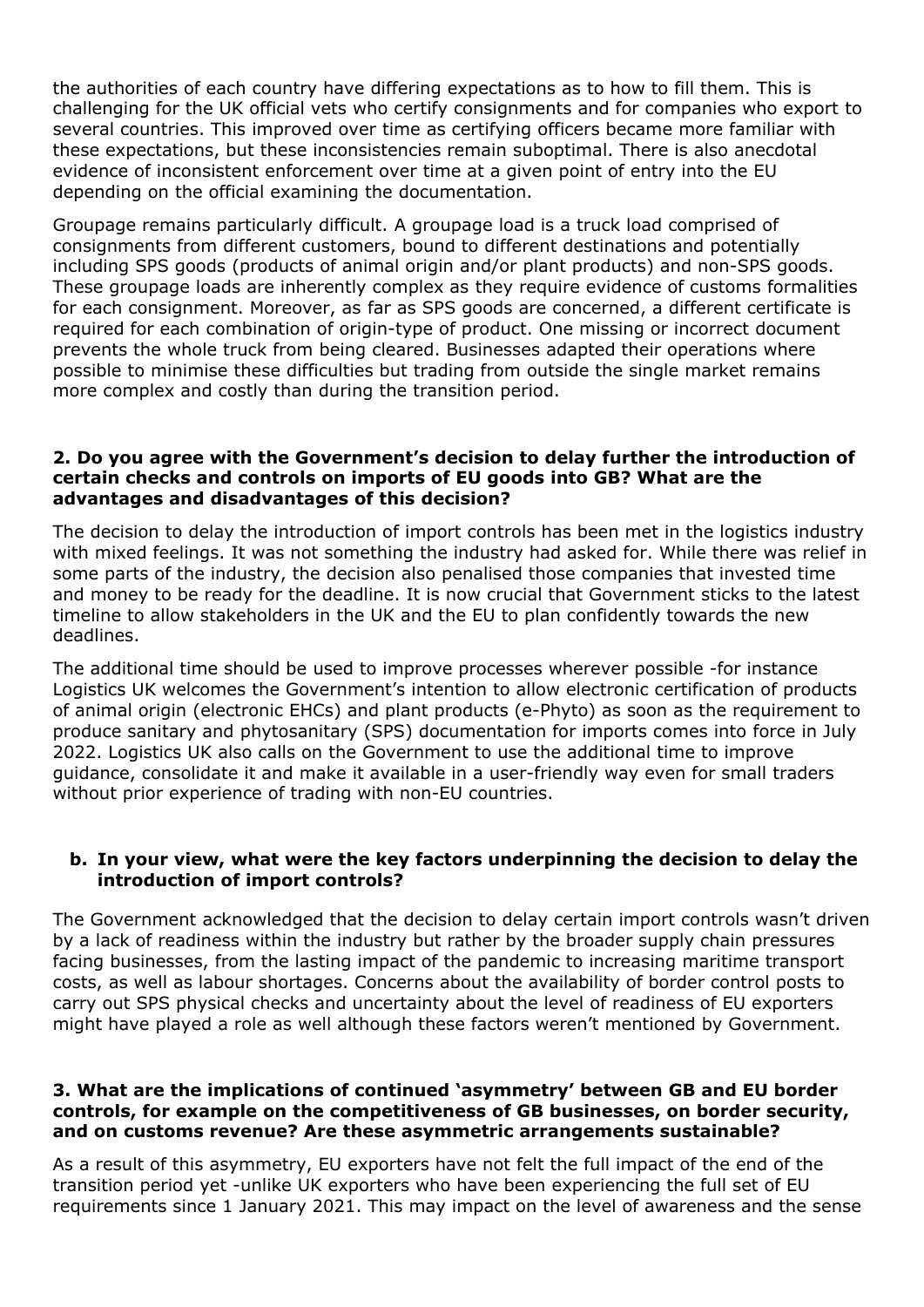of emergency EU supply chain partners perceive in relation to their preparations for the next stages of UK import controls -which can only be successful if EU exporters are ready.

The introduction of customs formalities, SPS requirements and other border formalities on GB to EU trade has reduced the competitiveness of GB businesses supplying customers based in the EU single market compared to their EU competitors -this would be the case even if UK import requirements had been introduced immediately at the end of the transition period. The asymmetry resulting from the staged introduction of UK import controls, however, weighs down on the relative competitiveness of UK exporters compared to EU exporters

In terms of biosecurity and preserving the integrity of the border, the level of risk associated with products coming from the EU didn't change overnight on 31 December 2020. However, in the longer term it is necessary to implement the final operating border to minimise uncertainty about future cliff edges. The level of acceptance for the current asymmetric model in the industry is also likely to decline over time.

#### **a. What, if any, are the legal implications of delaying the introduction of import controls with respect to the UK's international obligations, both under the TCA and as a member of the World Trade Organisation?**

-

# **b. Have the UK authorities applied existing checks and controls consistently to imports from different EU Member States?**

Logistics UK is not aware of inconsistent application of checks depending on the country of origin of imports. However, many import requirements are yet to be implemented as Government opted for a staged introduction of import controls.

#### **c. To what extent are businesses, ports, hauliers, the customs intermediary sector and other relevant groups ready for the introduction of full customs controls, and the expiry of other relevant grace periods, from 1 January 2022, and for additional SPS controls from 1 July 2022? Are there any particular challenges or concerns ahead of these deadlines? How do current levels of preparedness compare to previous preparedness for the end of the transition period on 31 December 2020?**

Compared to the end of the transition period, the availability of guidance has improved. Businesses have access to a lot of information about the future processes -whereas significant pieces of guidance had been published between Christmas 2020 and New Year just days before the changes came into force.

However, certain important pieces of information are missing and prevent businesses from adjusting their processes or remodelling their supply chains if necessary. At the time of writing, the details of the operating model of border control posts in GB are not known. For instance, businesses don't know what types of SPS commodities will be accepted at each location. The release of these details will be crucial to allow companies to complete the last mile of their readiness journey.

For the upcoming stages of the UK import timetable, the readiness of EU traders will be equally important as that of UK businesses. For instance, it will be the responsibility of EU exporters of agrifood products to arrange for export health certificates and/or phytosanitary certificates to be issued ahead of the arrival of goods. This requires certifying veterinary officers in the countries of departure of the products to be available in sufficient number at locations and times that are compatible with just-in-time supply chains. A lot of outreach has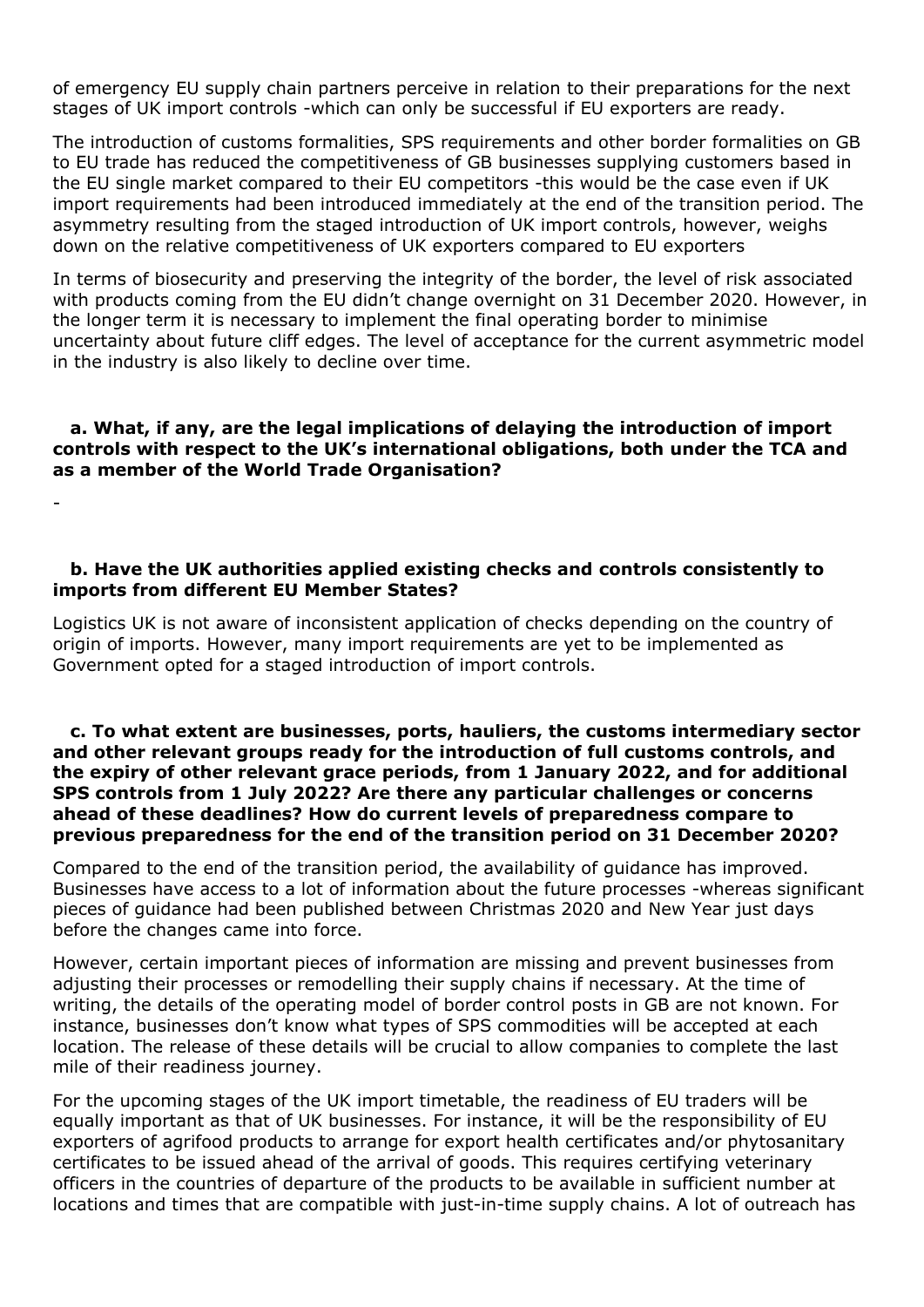been done both at industry level and by Government to increase the level of awareness and readiness among EU stakeholders. Informal surveys show that the overwhelming majority of the sample of EU businesses trading with the UK are confident they know some but not all of the procedures required to move goods between the EU and GB. Less than a quarter declare being aware of all relevant procedures, suggesting a large effort will need to be made in the coming weeks and months. It is worth noting that -in the SPS area- the new timetable has moved the requirements affecting EU exporters to July 2022 while the January 2022 deadline will primarily affects UK importers.

#### **4. Ahead of these changes, what is your assessment of the quality of existing Government communications, guidance, advice, funding and support for traders and ports? If there are any shortcomings, how should these be addressed?**

Governance produced a very large amount of guidance and gave business representatives opportunities to provide feedback and suggestions on the best way to disseminate the information.

*Coverage:* There are fewer and fewer gaps in guidance. However, certain aspects of future import processes aren't finalised yet and therefore not covered in any guidance. Businesses need sufficient advance notice to adapt their processes and take all the necessary steps to be able to comply with future processes. These gaps should therefore be addressed as soon as possible.

*Audience:* EU readiness will be crucial to make a success of the future stages of the UK import timetable. While it is challenging to assess the level of readiness across multiple countries and industries, Government has taken into account the need to engage with EU businesses. Dedicated teams were set up within BPDG and departments to disseminate information and collect feedback from EU stakeholders, including an extensive programme of country-specific webinars ("industry days"). Logistics UK welcomes this approach and offered to use its own network of contacts to amplify readiness advice.

*Quality:* Government has been engaging with business representatives to improve the quality of existing guidance, clarify ambiguities and use clear language. The sheer amount of information available makes it difficult for any individual to keep abreast of all developments. It is therefore crucial to consolidate guidance, make it accessible in a user-friendly way and differentiate it by target audience. Logistics UK would like to highlight a number of positive developments in this regard (eg. haulier handbook, launch of the "Check How to Import and Export Goods" service, etc.). However, at the time of writing the Border Operating Model hasn't been updated following the decision to delay import controls. Updating and maintaining all sources of information is crucial to avoid confusion.

## **a. Having made the decision to delay the introduction of certain checks, how should the Government best use this extra time?**

The extra time should be used to optimise guidance but also to clarify the details of upcoming import processes (eg. driver routing and driver notification in case their vehicles are selected for physical inspections; details around the temporary storage and pre lodgement customs model; construction and staffing of border control posts as well as details of the commodities that will be accepted at each location, etc.).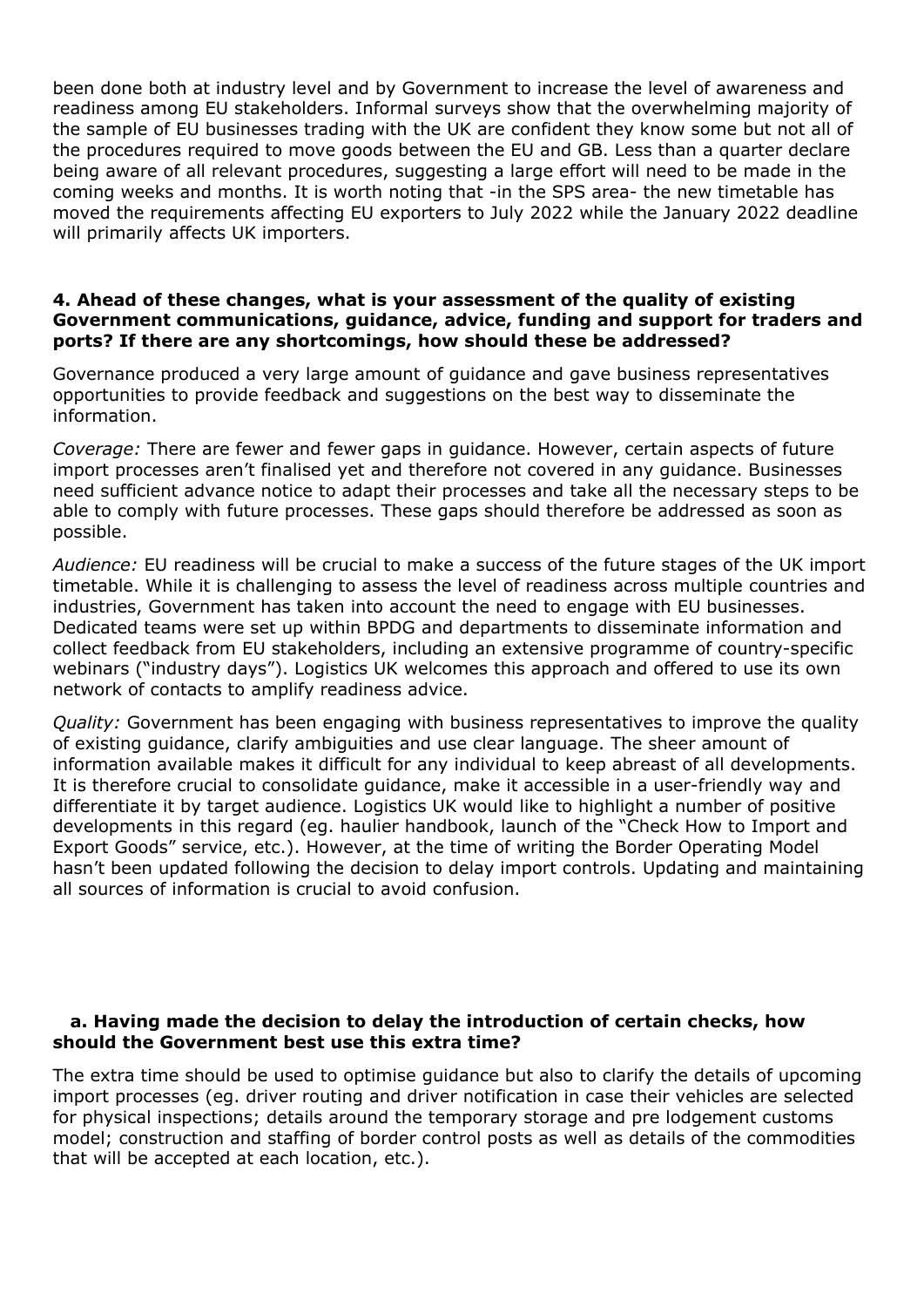The delay in introducing certain requirements is also an opportunity to simplify certain processes, for instance to digitise SPS certificates (export health certificates and phytosanitary certificates). Government should use the extra time to make the necessary IT developments.

#### **c. Do you have confidence that the Government's revised timetable for the introduction of checks will be delivered on time?**

An additional delay to the introduction of import controls would create adjustment costs, increase uncertainty and undermine the level of trust required for businesses to invest in readiness.

It is important to note that the industry needs sufficient advance notice to adapt their processes to new requirements, train their staff and coordinate with their supply chain partners. It isn't sufficient for Government to build the new systems and processes on time; the timeline of delivery needs to cater for sufficient time for training, pilots and interaction with testing versions.

## **5. Is disruption to trade flows or supply chains expected from the implementation of additional checks and controls from January and July 2022? If so, what form might any disruption take, and can it be mitigated by Government action?**

The risk of disruption will depend on the level of readiness of UK and EU businesses, on official vet capacity in EU countries for movements of agrifood goods from the EU to the UK. It will also depend on the enforcement approach UK authorities will adopt towards the inevitable errors that will initially occur in the immediate aftermath of the two deadlines.

#### **6. What, if any, is the relationship between the timetable for the introduction of new checks and controls and the current challenges facing supply chains due to labour shortages?**

The labour shortages are creating significant challenges for companies to maintain their dayto-day operations, thus using up resources that could otherwise be dedicated to preparations for the upcoming import controls. It is imperative Government takes vigorous action to address the driver shortage without delay. Logistics UK welcomes the package of measures announced on 26 September. It includes several measures Logistics UK asked for (increased DVSA driver testing capacity, funding of training, visas -although the length of the visas granted is less than what would be necessary to attract new drivers in significant number). These must be delivered quickly to enable industry to focus on upcoming changes to the trading regime.

#### **7. How would you assess the checks and controls that GB exports to the EU have faced since January 2021, such as Sanitary and Phytosanitary requirements, customs formalities, Rules of Origin, and VAT?**

## **a. What has been the impact of these checks and controls on British traders and hauliers?**

SPS and customs formalities resulted in increased compliance costs for businesses trading with the EU, which in turn can lead to price increases for consumers or reduce margins for businesses. They also slowed down operations or made certain business models unsustainable, requiring extensive remodelling of supply chains or pushing a number of businesses away from the EU export market. However, despite undeniable disruptions, they